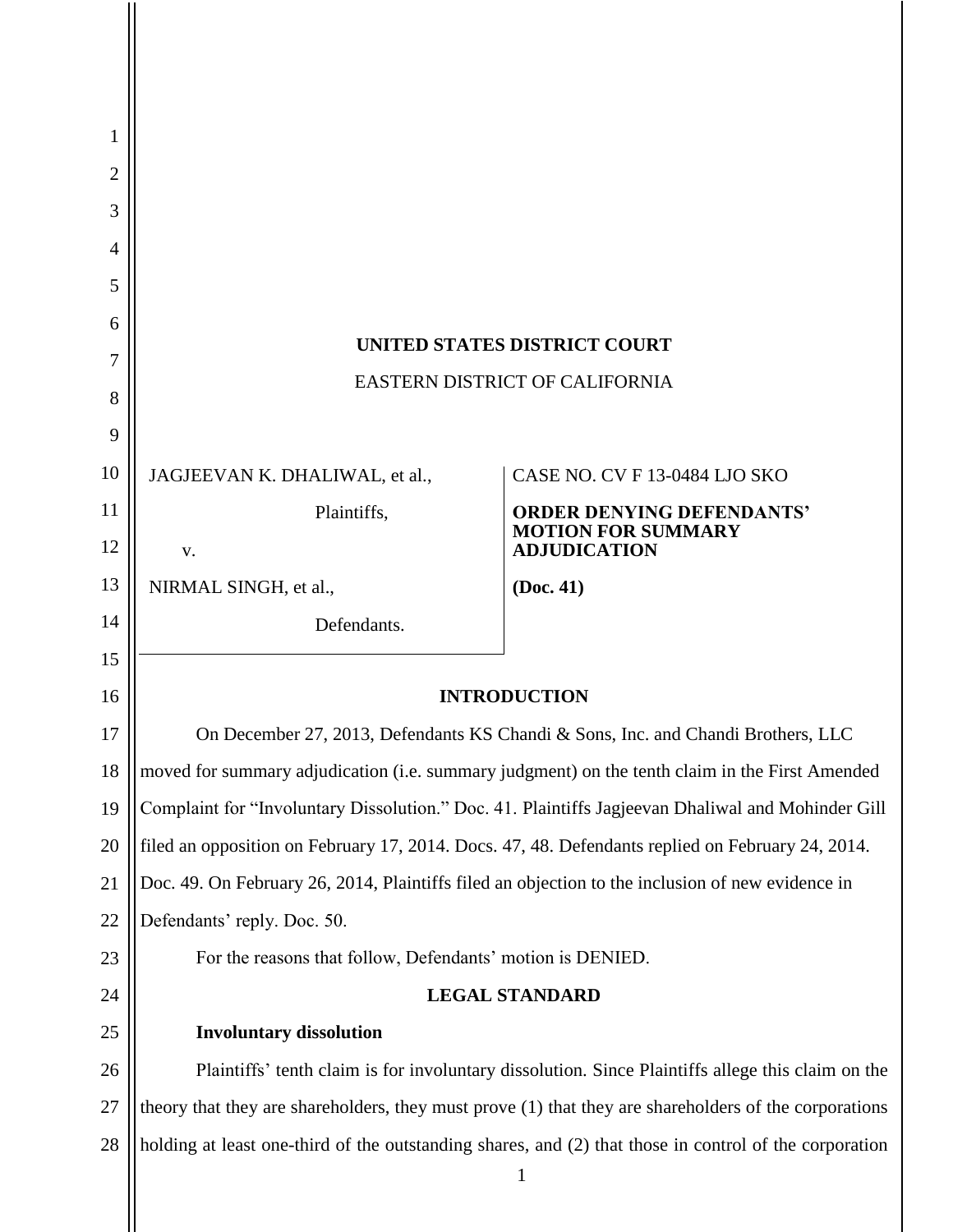have been guilty of or have knowingly countenanced persistent and pervasive fraud, mismanagement, or other abuse of authority or persistent unfairness towards any shareholders. Cal. Corp. Code § 1800(a)(2) & (b)(4). Defendants focus on the shareholder element.

### **Summary Judgment**

"A party may move for summary judgment, identifying each claim or defense—or the part of each claim or defense—on which summary judgment is sought. The court shall grant summary judgment if the movant shows that there is no genuine dispute as to any material fact and the movant is entitled to judgment as a matter of law." Fed.R.Civ.P. 56(a). A court ruling on a motion for summary judgment must construe all facts and inferences in the light most favorable to the nonmoving party. *See Anderson v. Liberty Lobby, Inc.,* 477 U.S. 242, 255, 106 S.Ct. 2505, 91 L.Ed.2d 202 (1986). A party may support the motion by citing to particular parts of materials in the record, including admissions. Fed. R. Civ. P.  $56(c)(1)$ .

13

1

2

3

4

5

6

7

8

9

10

11

12

#### **Admissions in Pleadings**

14 15 16 17 18 19 20 21 22 23 Here, Defendants rely solely on admissions in the pleadings. "Factual assertions in pleadings and pretrial orders, unless amended, are considered judicial admissions conclusively binding on the party who made them." *Am. Title Ins. Co. v. Lacelaw Corp.,* 861 F.2d 224, 226 (9th Cir. 1988). Such admissions have the effect of withdrawing a fact from issue and dispensing wholly with the need for proof of the fact. *Id*. "A judicial admission trumps evidence. ... This is the basis of the principle that a plaintiff can plead himself out of court." *Murrey v. United States*, 73 F.3d 1448, 1455 (7th Cir. 1996). At summary judgment, a judicial admission in a pleading may be analogized to a judicial admission pursuant to FRCP 36: "If facts that are admitted under Rule 36 are 'dispositive' of the case, then it is proper for the district court to grant summary judgment." *Quasius v. Schwan Food Co.,* 596 F.3d 947, 950-51 (8th Cir. 2010).

24 25 26 27 To qualify as a judicial admission, the admission must be "deliberate, clear, and unequivocal." *Scarff v. Intuit, Inc.,* 318 F. App'x 483, 487 (9th Cir. 2008). "Where there is a dispute as to the meaning of an admission, we will not contort the plain wording of the admission to favor either party"s interpretation." *Airco Indus. Gases v. Teamsters*, 850 F.2d 1028, 1036 (3d Cir. 1988).

28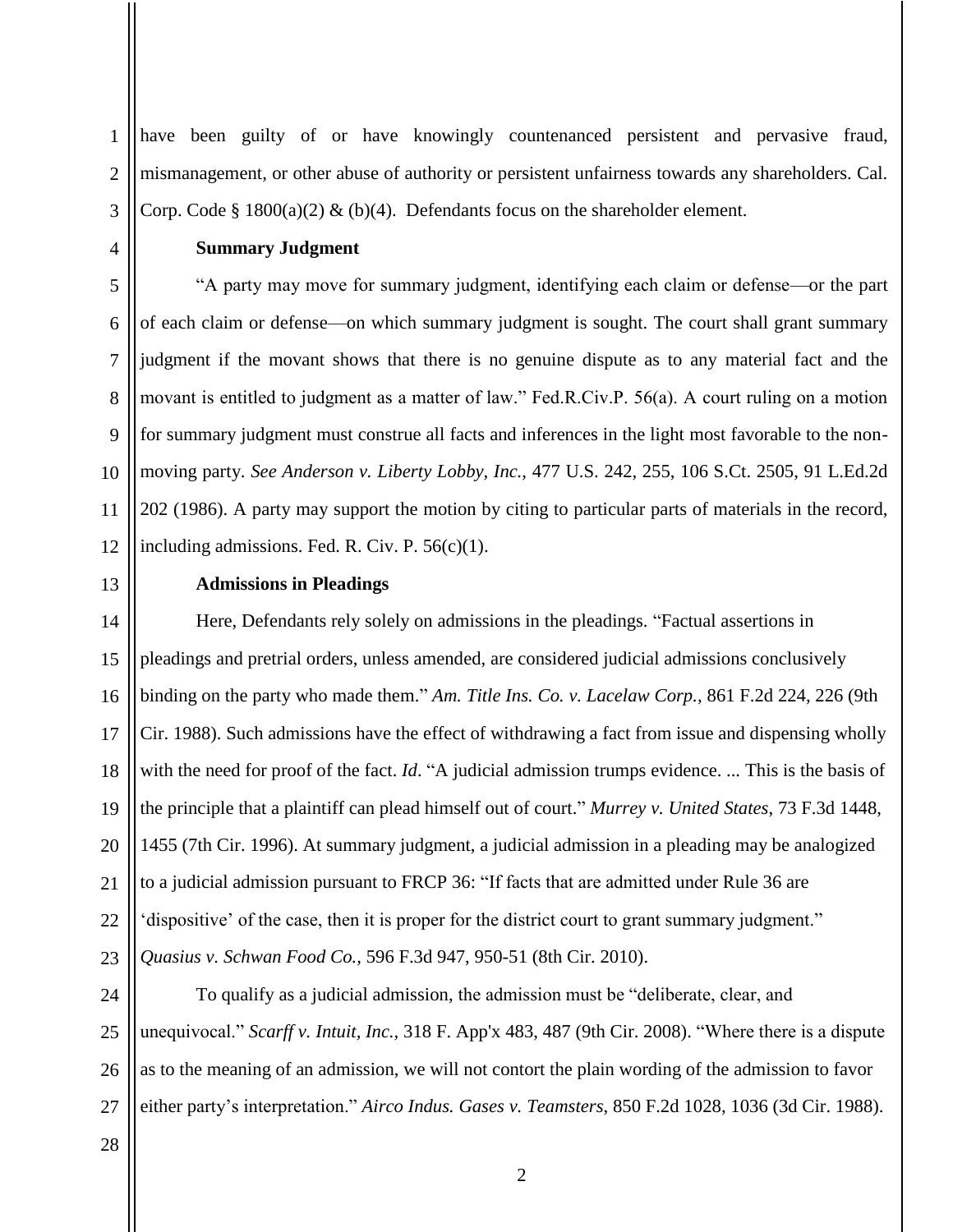In their motion, Defendants rely upon Plaintiffs" superseded Complaint as an additional source of judicial admissions. However, once a pleading has been superseded, its contents are no longer judicial admissions; instead, they become evidentiary admissions. *Sicor Ltd. v. Cetus Corp.,* 51 F.3d 848, 859 (9th Cir.1995); *Raulie v. U.S.,* 400 F.2d 487, 526 (10th Cir.1968). An evidentiary admission is not conclusive, but rather is subject to contradiction or explanation. *Cooper v. Brown,* 126 F.2d 874 (3d Cir.1942).

#### **DISCUSSION**

Defendants do not make a traditional motion for summary judgment. They seek to confine their motion, and Plaintiffs" response to the motion, exclusively to admissions in the pleadings.

10 11 12 13 14 15 16 17 18 19 To the extent Defendants characterize statements in the FAC as judicial admissions, the Court will analyze them as such. However, to the extent that Defendants identify what are merely evidentiary admissions in the original Complaint, the Court will not analyze these. Such an analysis would require a traditional motion for summary judgment—one in which Defendants meet their initial burden of "'showing'—that is, pointing out to the district court—that there is an absence of evidence to support the nonmoving party"s case." *Celotex Corp. v. Catrett*, 477 U.S. 317, 325, 106 S. Ct. 2548, 2554, 91 L. Ed. 2d 265 (1986). Here, however, by insisting that both parties rely solely upon judicial admissions in the pleadings—and by insisting that "Plaintiffs cannot present contrary evidence" of their own—Defendants have essentially disclaimed that burden in favor of relying strictly on purported admisssions.

20

#### **Judicial Admissions in Plaintiffs' FAC**

Defendants identify the following language from the FAC as establishing that Plaintiffs are not shareholders of either of the two companies:

FAC p. 5: "On or before September 2006, Defendant Singh borrowed \$1.35 Million from Plaintiffs, promising to invest in two companies (Chandi Brothers LLC and KS Chandi & Sons) ... Singh promised that they would be 50% owners of said companies."

27 28 FAC p.6: "By July 2007, when Defendant Singh stated that he had been unable to sell the Hatch ARCO AM PM as promised to the Plaintiffs, Plaintiffs needed to obtain more security for their \$1.35 Million, which constituted their life"s savings. So, on or about July 20, 2007, Defendant Nirmal Singh, as CFO of KS Chandi & Sons, Inc. and Chandi Brothers, LLC drafted and executed a Certificate of Investment promising to give Plaintiffs a return of 8.0% interest per annum paid on the first of each month and a fixed profit of \$200,000 instead of the original \$500,000 that he had promised." [COI attached as Exhibit G]"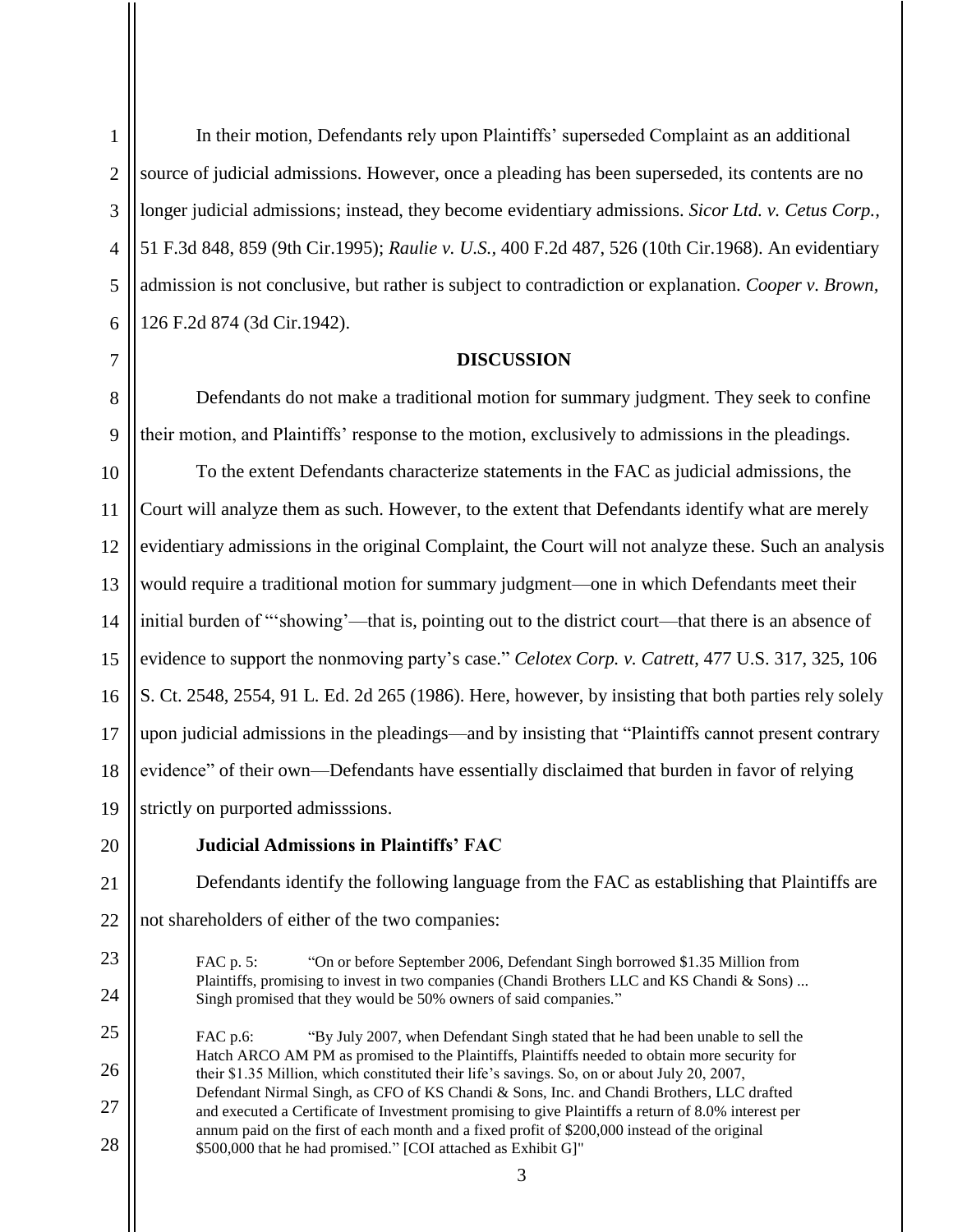| $\mathbf{1}$ | "Defendant Singh  on or about July 15, 2008 drafted and executed a<br>FAC p. 7:<br>Promissory Note with Balloon Payment, which rendered the previous Certificate of Investment<br>invalid, where KS Chandi & Sons Inc. agreed to pay 8% per annum (\$8,933), concluding with one<br>Balloon Payment of the principal amount plus any interest and/or penalties.  When Plaintiffs<br>asked Defendant Singh about distribution on the shares, he said that the station was just breaking<br>and as such there was no income and he could not pay out any distribution on the shares."<br>[Promissory Note attached as Exhibit H] |  |
|--------------|--------------------------------------------------------------------------------------------------------------------------------------------------------------------------------------------------------------------------------------------------------------------------------------------------------------------------------------------------------------------------------------------------------------------------------------------------------------------------------------------------------------------------------------------------------------------------------------------------------------------------------|--|
| 2            |                                                                                                                                                                                                                                                                                                                                                                                                                                                                                                                                                                                                                                |  |
| 3            |                                                                                                                                                                                                                                                                                                                                                                                                                                                                                                                                                                                                                                |  |
| 4            |                                                                                                                                                                                                                                                                                                                                                                                                                                                                                                                                                                                                                                |  |
| 5            | (See also FAC p. 11, 128: The promissory note "superseded the previous Certificate of<br>Investment  Defendant Singh on behalf of KS Chandi agreed to repay the Plaintiffs the sum of<br>\$8,933 per month which represented monthly interest only at eight (8%) per cent per annum, with                                                                                                                                                                                                                                                                                                                                      |  |
| 6            |                                                                                                                                                                                                                                                                                                                                                                                                                                                                                                                                                                                                                                |  |
| 7            | a balloon payment of the \$1,350,000.")                                                                                                                                                                                                                                                                                                                                                                                                                                                                                                                                                                                        |  |
| 8            | "On or about November 22, 2006 Defendant Singh [falsely]<br>FAC pp. 21-22, ¶73:<br>represented to Plaintiffs that for Plaintiffs' \$1,350,000 investment:                                                                                                                                                                                                                                                                                                                                                                                                                                                                      |  |
| 9            | (a) Plaintiffs would receive 50% or 500 shares of KS Chandi& Sons.<br>(b) Plaintiffs would receive 50% or 500 shares of Chandi Brothers LLC.                                                                                                                                                                                                                                                                                                                                                                                                                                                                                   |  |
| 10           | The fact is Plaintiffs to date have not received their complete 50% shares of KS Chandi and<br>Chandi Brothers. They have only received \$145,414 from the shares of KS Chandi & Sons and                                                                                                                                                                                                                                                                                                                                                                                                                                      |  |
| 11           | Chandi Brothers."                                                                                                                                                                                                                                                                                                                                                                                                                                                                                                                                                                                                              |  |
| 12           | Plaintiffs dispute Defendants' interpretation of this language, particularly when viewed in                                                                                                                                                                                                                                                                                                                                                                                                                                                                                                                                    |  |
| 13           | the context of the FAC, which notes (among other things) that "Plaintiffs are 50% shareholders of                                                                                                                                                                                                                                                                                                                                                                                                                                                                                                                              |  |
| 14           | KS Chandi & Sons and Chandi Brothers." FAC at ¶137.                                                                                                                                                                                                                                                                                                                                                                                                                                                                                                                                                                            |  |
| 15           | <b>Analysis</b>                                                                                                                                                                                                                                                                                                                                                                                                                                                                                                                                                                                                                |  |
| 16           | Defendants do not dispute that there is evidence that Plaintiffs acquired ownership of the                                                                                                                                                                                                                                                                                                                                                                                                                                                                                                                                     |  |
| 17           | companies in September 2006. However, they claim that, by Plaintiffs' judicial admission, such                                                                                                                                                                                                                                                                                                                                                                                                                                                                                                                                 |  |
| 18           | ownership ended in August 2008, when (in the words of the FAC) the Promissory Note "rendered                                                                                                                                                                                                                                                                                                                                                                                                                                                                                                                                   |  |
| 19           | the previous Certificate of Investment invalid" or "superseded" that document. Plaintiffs have                                                                                                                                                                                                                                                                                                                                                                                                                                                                                                                                 |  |
| 20           | responded with declarations and exhibits, and Defendants have supplied additional evidence in their                                                                                                                                                                                                                                                                                                                                                                                                                                                                                                                            |  |
| 21           | reply, but these are extraneous to the question posed by Defendants' motion, which is premised                                                                                                                                                                                                                                                                                                                                                                                                                                                                                                                                 |  |
| 22           | solely on the existence of judicial admissions in the pleading.                                                                                                                                                                                                                                                                                                                                                                                                                                                                                                                                                                |  |
| 23           | Plaintiffs' pleadings are difficult to read and invite contradictory interpretations. However,                                                                                                                                                                                                                                                                                                                                                                                                                                                                                                                                 |  |
| 24           | "construling] all facts and inferences in the light most favorable to the non-moving party," the                                                                                                                                                                                                                                                                                                                                                                                                                                                                                                                               |  |
| 25           | Court finds that the FAC does not admit that Plaintiffs are not shareholders. <sup>1</sup>                                                                                                                                                                                                                                                                                                                                                                                                                                                                                                                                     |  |
| 26           |                                                                                                                                                                                                                                                                                                                                                                                                                                                                                                                                                                                                                                |  |
| 27           | Defendants express concern of "inconsistency in this Court's prior rulings," Reply at 5. Specifically, the Court's prior<br>ruling on the Motion to Dismiss the FAC contemplated the FAC to allege that Plaintiffs did not have ownership interests<br>in the companies as of August 2008. However, this Court applied pleading standards and levels of scrutiny not at issue                                                                                                                                                                                                                                                  |  |

28 with Defendants' summary adjudication motion on which Defendants fail to meet their burden. Moreover, each of the relevant claims subject to Defendants' motion to dismiss remain dismissed for reasons cited by this Court its prior orders.